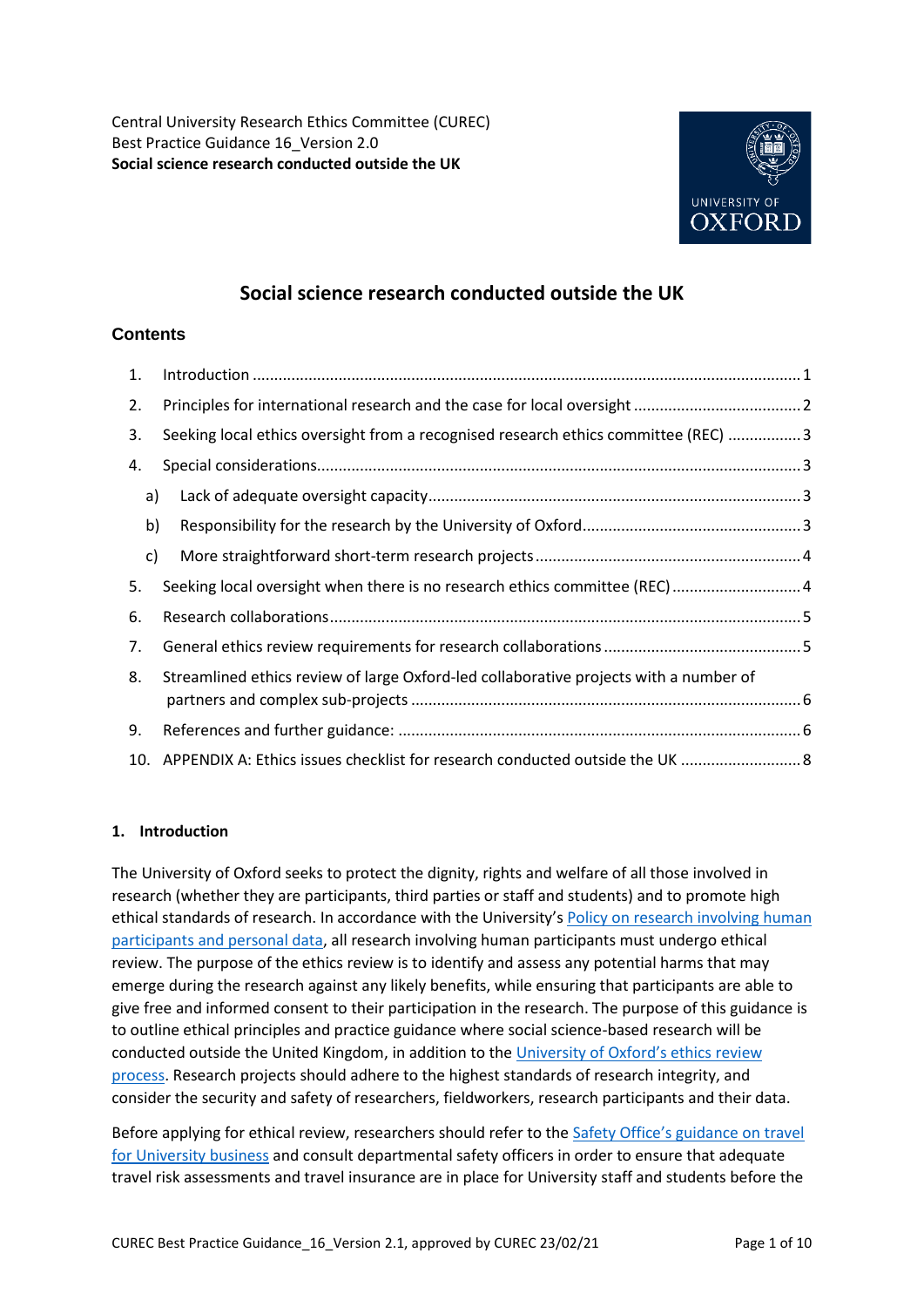research project starts. Researchers must ensure the research project has received appropriate authorisation within their Department and/ or from the Safety Office.

Similarly, [data protection issues](https://researchsupport.admin.ox.ac.uk/policy/data/checklist) should be considered thoroughly before applying for ethics review. Data protection legislation may differ between countries, these differences should be taken into consideration when planning the collection, transfer and storage of research data, particularly if any individuals can be identified from the data[. Guidance on transferring data between countries](https://researchsupport.admin.ox.ac.uk/policy/data/transfer) is available.

# <span id="page-1-0"></span>**2. Principles for international research and the case for local oversight**

The University expects the ethical standards set out by national and international guidelines to be adhered to, regardless of whether the research is undertaken within or outside the UK. Being outside UK jurisdiction does not justify "ethics dumping" as set out in the Global Code of Conduct for Research in Resource-Poor Settings<sup>1</sup>. Although the University recognises the variety and complexity of situations under which research is undertaken, it nonetheless expects researchers to minimise risks in international research by abiding by the following principles<sup>2</sup>:

- 1) Researchers should recognise that what is perceived to be ethical and what is perceived to constitute an acceptable level of risk, are not universal. Different topics may be upsetting or cause anxiety to interviewees.
- 2) Researchers should be sensitive to local and cultural contexts. These might not always be fully understood by their institutional research ethics committees. Local ethics oversight by a relevant body can highlight social and cultural dynamics and help researchers tailor their protocols accordingly.
- 3) Research should be relevant and responsive to local needs. The consequences must not be detrimental to the communities where the research is conducted and should ideally be of benefit. However, what counts as a benefit can vary significantly in different contexts. For example, for a research project involving investigating and documenting the history of an area, the research team agreed to provide materials for the local museum. Judgements about benefits should be informed by the views of those who represent the interests of local stakeholders.
- 4) Researchers should recognise local systems of oversight where these exist. Bypassing these can be construed as a sign of disrespect that disempowers local institutions.
- 5) Local laws and regulations should be followed. Researchers should be very cautious about any context in which they may inadvertently breach local legal requirements.
- 6) Researchers should be accountable for their actions while in the field. Their institutional RECs have limited means to enforce accountability, whilst local authorities can provide better oversight by requiring appropriate monitoring, reporting and compliance with local regulations.

**.** 

<sup>&</sup>lt;sup>1</sup> Please see the [Global Code of Conduct for Research in Resource-Poor Settings](http://www.globalcodeofconduct.org/)

<sup>&</sup>lt;sup>2</sup> Taken from Cochrane, L., Boulanger, R.-F., Sheikheldin, G.-H., Song, G. (2018), 'The Case for Local Ethics Oversight in International Development Research', Canadian Journal of Bioethics, 1. 8-16.[, https://cjb](https://cjb-rcb.ca/index.php/cjb-rcb/article/view/12)[rcb.ca/index.php/cjb-rcb/article/view/12](https://cjb-rcb.ca/index.php/cjb-rcb/article/view/12)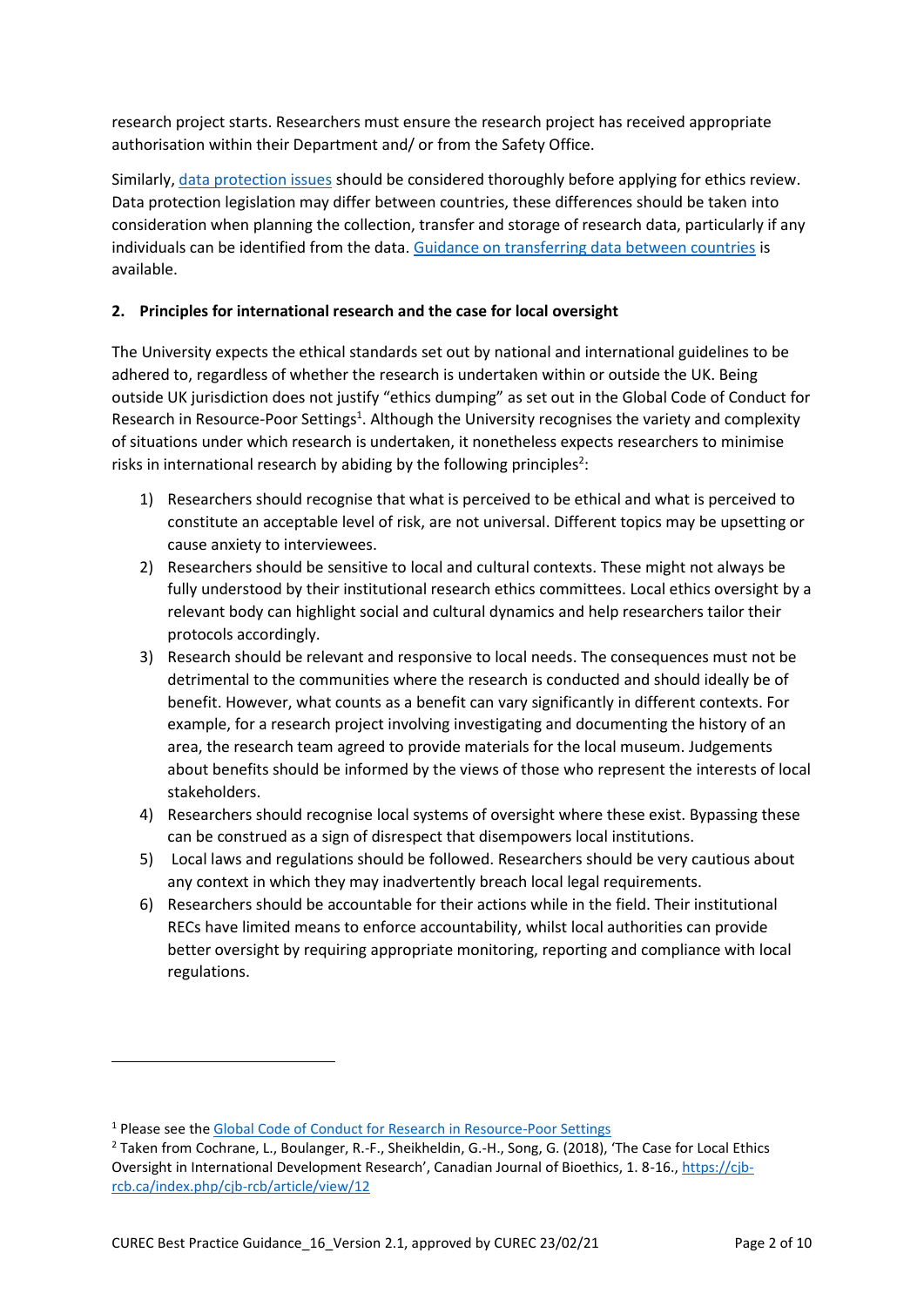In light of the above principles, the University acknowledges the importance of local oversight of projects by a constituted research ethics committee (REC) or equivalent institution where this is possible.

# <span id="page-2-0"></span>**3. Seeking local ethics oversight from a recognised research ethics committee (REC)**

As mentioned above, for research projects in which the fieldwork takes place overseas, researchers should seek, whenever possible and in addition to the lead university's ethical approval, ethics review and approval from a research ethics committee or equivalent institution in the country in which the research is to take place<sup>3</sup>. Exceptions to this are discussed in **[Section 4](#page-2-1)** and researchers are expected to demonstrate in their application how their circumstances fit within one or more of these exceptions.

It is the Principal Investigator's responsibility to comply with funders' conditions and any local requirements, including data protection and to keep records of all ethics approvals obtained. Some funders require dual ethical review both in the UK and overseas. Local ethics approval (and the **[Ethics Issues Checklist for International](#page-7-0) Research** (**Appendix A**), if applicable/ required) should be appended to the application when submitting to the relevant Oxford ethics committee. However, please also see information about informal research ethics reviews in **[section](#page-3-1) 5** and special considerations in **[section 4](#page-2-1)**.

#### <span id="page-2-1"></span>**4. Special considerations**

Whilst researchers should seek local ethics oversight, this may be waived in light of specific local conditions. In these circumstances, the principle of "comply or explain" must be followed<sup>4</sup>, i.e. researchers must provide explicit and transparent written justification in their ethics application of why local oversight has not been sought.

Circumstances in which local ethical oversight might be unfeasible or undesirable may include but are not restricted to<sup>5</sup>:

# <span id="page-2-2"></span>*a) Lack of adequate oversight capacity*

In some countries, the infrastructure for ethics oversight might be limited, patchy, absent and/or contested. Regulatory requirements, including for ethics oversight, may not be readily accessible.

Local structures of oversight, when existent, may also not be suitable to the research at hand or have limited ethics expertise relevant to the discipline. For instance, medically-oriented RECs might not be well placed to review some social sciences/ humanities research projects.

# <span id="page-2-3"></span>*b) Responsibility for the research by the University of Oxford*

```
https://www.hhs.gov/ohrp/international/compilation-human-research-standards/index.html
4 Please see Global Code of Conduct for Research in Resource-Poor Settings
```
[http://www.globalcodeofconduct.org](http://www.globalcodeofconduct.org/)

**.** 

<sup>&</sup>lt;sup>3</sup> The following guidance may be helpful: U.S. Department of Health & Human Services, Office for Human Research Protections, *International Compilation of Human Research Standards*,

<sup>5</sup> Please see Cochrane, L., Boulanger, R.-F., Sheikheldin, G.-H., Song, G. (2018), 'The Case for Local Ethics Oversight in International Development Research', Canadian Journal of Bioethics, 1. 8-16.[, https://cjb](https://cjb-rcb.ca/index.php/cjb-rcb/article/view/12)[rcb.ca/index.php/cjb-rcb/article/view/12](https://cjb-rcb.ca/index.php/cjb-rcb/article/view/12) for a fuller discussion of these exceptions.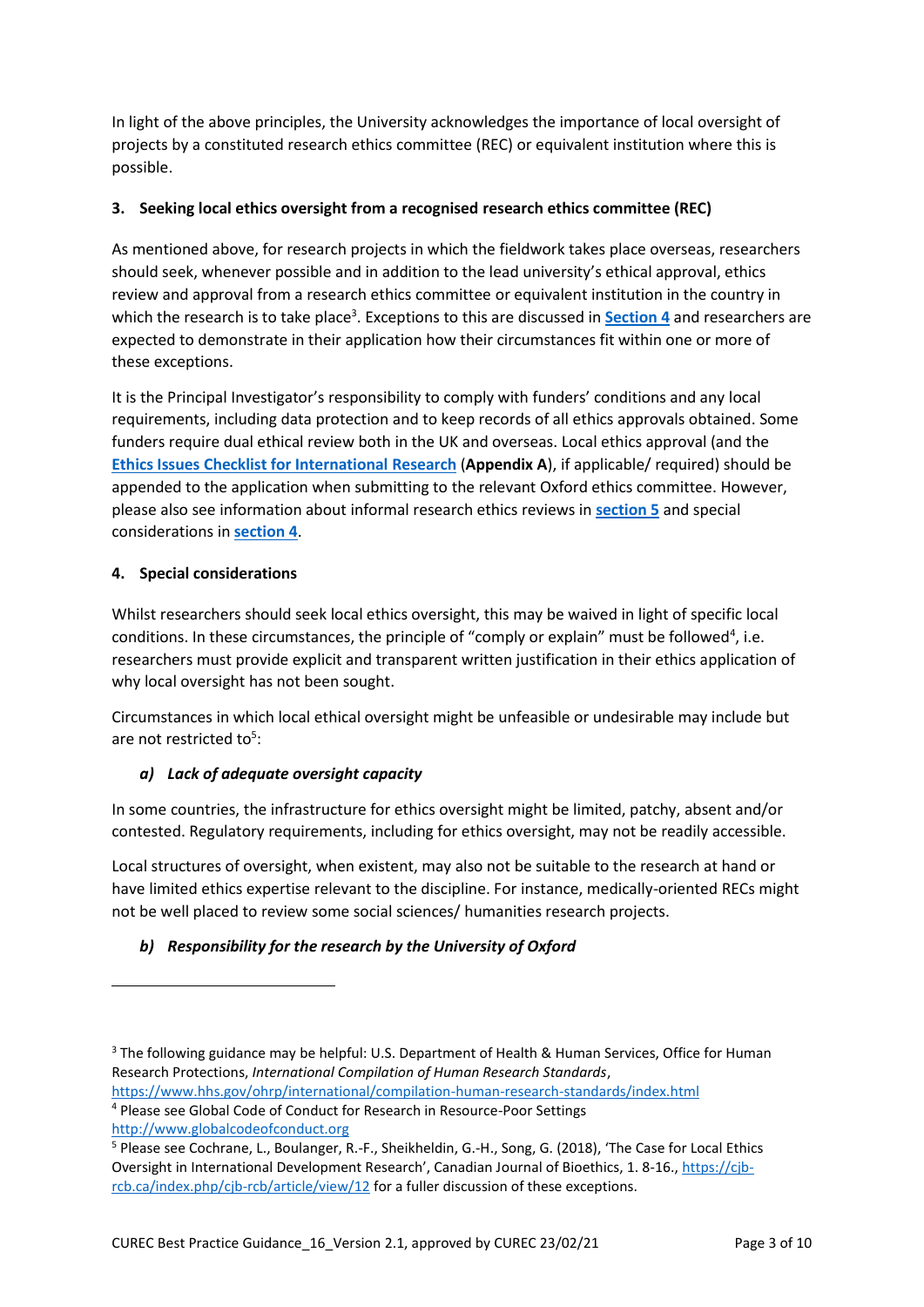Where research is on politically sensitive issues it may well be wrong for outside researchers to offload responsibility for their work onto local scholars and academic administrators, e.g. if the topic being studied is critical of the authorities and/ or where applying for local ethics approval might put participants or the researcher at risk of harm. Thought should be given as to the risks which might be posed to members of local ethics committees who agreed to or supported a project and/ or to the prospect that they would have to reject the project for political reasons. In such cases it may be more appropriate for the University of Oxford to take full responsibility for the research.

# <span id="page-3-0"></span>*c) More straightforward short-term research projects*

In some cases, gaining formal additional local ethics review may not be feasible or practical for more straightforward, short-term research projects (e.g. a researcher conducting a small number of interviews on subjects that are very unlikely to cause significant problems).

It is important that the Principal Investigator/ the researcher's supervisor (if applicable) and departmental CUREC signatory (i.e. head of department or nominee) are aware of and supportive of cases where local ethics review is not appropriate or may not be sought. In these cases, the signed CUREC application form should clearly explain why additional formal local ethics approval is not being sought before the project starts.

As mentioned above, additional local ethics guidance or local permissions (e.g. through local contacts/ organisations/ research collaborators) should be obtained whenever possible, even for more straightforward research projects.

In these cases, applicants may find it helpful to refer to the [Ethics Issues Checklist for International](#page-7-0)  [Research](#page-7-0) (**Appendix A**) and address the topics in this as appropriate when preparing their ethics application, in order to demonstrate their awareness of potential ethical issues in international settings.

# <span id="page-3-1"></span>**5. Seeking local oversight when there is no research ethics committee (REC)**

In some countries local ethics committees do not exist. In these cases, oversight could instead be sought from a relevant institution. This could be from the organisation(s) where the research is to be conducted, a relevant authority or other organisation (e.g. a national or local ministry, government agency, embassy, NGO), or a recognised local structure or other channels (for example, many indigenous communities have well constituted Councils).

While concrete guidance may be difficult, researchers should make every effort to ensure local oversight by working in partnership with local research or civil organisations (e.g. NGOs). These should be recognised and trusted gatekeepers of the communities in which the research is to take place. Local partners should act in the best interests of the participants, even if they are directly involved in the research.

They should be competent to help researchers in complying with local systems and regulations and to highlight relevant cultural norms and expectations.

Establishing local collaborations is particularly important to provide research participants with accessible channels for complaints, as complaining directly to the University of Oxford might be unfeasible due to cost, language or limited means of communication. The name of the local contact should be provided to the participant (e.g. in a participant information sheet (PIS), if appropriate). They must agree to forward all written and verbal complaints to the Principal Investigator in the first instance. If the Principal Investigator cannot resolve the issue within a reasonable timeframe, the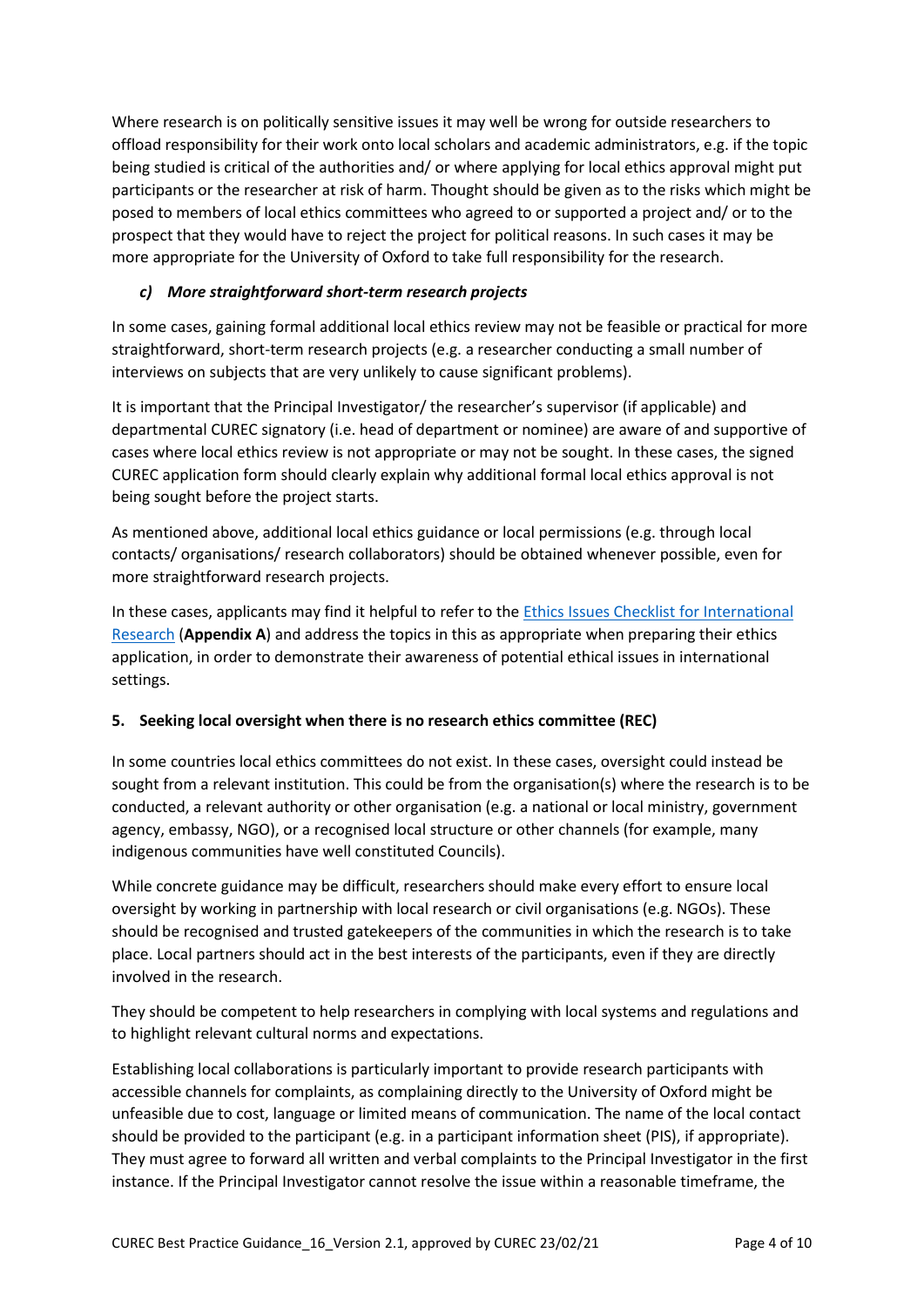local contact must then forward the concern or complaint to the appropriate University of Oxford ethics committee as soon as feasible.

### <span id="page-4-0"></span>**6. Research collaborations**

Against a backdrop of historic inequities between Northern and Southern scholars, "meaningful and equitable" research collaborations between Northern-based academics and partners in the Global South are identified as a marker of ethically defensible research, and indeed in many cases a nonnegotiable requirement for funding. However, despite decades-long debates about equity in international research, at the operational level achieving truly equitable collaborations remains a challenge due to the structural factors creating differentials in institutional research capacity and researchers' capabilities. Whilst it is unrealistic to expect research partnerships to address structural inequalities, it is important nonetheless to think creatively when designing collaborative projects so that opportunities are created for all parties to contribute to and benefit from the partnership. Partnerships are expected to demonstrate, through the establishment of appropriate research management processes, a commitment to co-creation and co-ownership of the research project. This may be achieved, for example, through financial arrangements to share budgetary responsibility, early and substantive engagement between partners at inception stage to co-design research aims, objectives and methodologies, or shared decision power in project execution. Equity in collaborative international research is a factor that ethics committees should take into consideration when conducting the ethics review.

The recent Coronavirus pandemic has shown researchers' astounding capacity for innovation and adaptation. Many projects have successfully circumvented travel and social distancing restrictions by creatively deploying online tools and other technologies to replace face to face interactions both with partners as well as with research participants. This not only throws into question old models of fieldwork, requiring successive trips abroad, and often rightly labelled as "parachute" or "extractive" research, but it also represents an opportunity for capacity development by increasing the agency of local researchers. Whilst reliance on online communication tools can never replace face to face interaction, they should nonetheless be more extensively embedded into projects and used to distribute power among partners, allowing local researchers a greater degree of autonomy and responsibility "on the ground". On ethical as well as on environmental grounds, projects plans should include, where feasible, steps to avoid unnecessary travel and maximise opportunities for local leadership and thus more equitable collaborations.

# <span id="page-4-1"></span>**7. General ethics review requirements for research collaborations**

Some research projects are conducted jointly between two or more institutions – these may be subject to more than one set of ethics approval procedures. Normally, the Principal Investigator should establish whether each institution requires its own ethics approval or whether the institution is prepared to accept approval given by another. If ethical approval is required from more than one institution, adequate time needs to be left to apply to each institution and collaborators need to be prepared to respond to comments from each ethics review and amend their finalised research protocol and supporting documents where appropriate.

Where the University of Oxford is the lead institution, ethical approval from CUREC must be obtained. Compliance with CUREC policy should be prioritised in addition to accommodating the requirements of partner organisations (should multiple approvals be required). Where the University is **not** the lead institution, the researchers from the University of Oxford should provide the relevant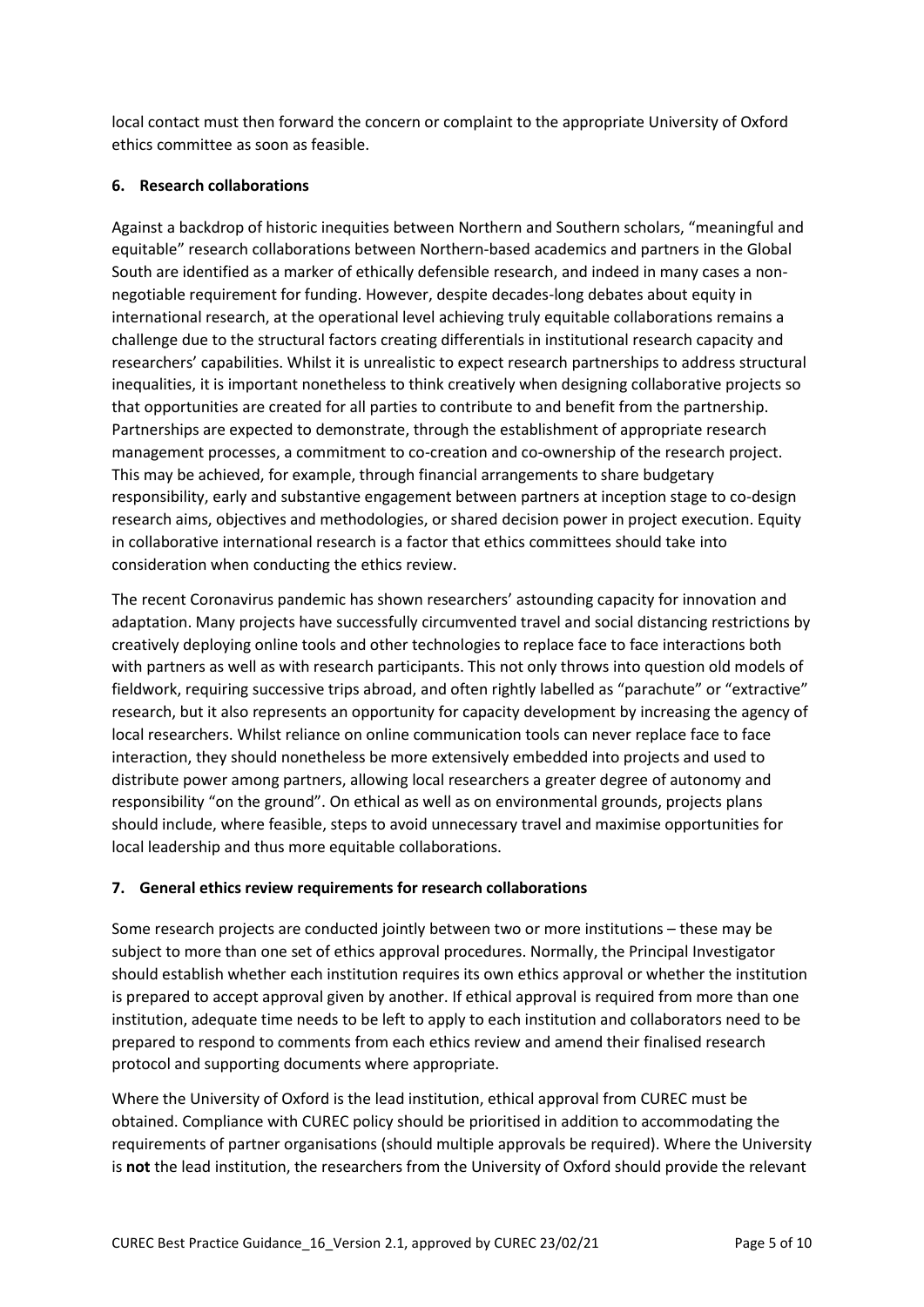Oxford committee (i.e. the SSH IDREC, MS IDREC, OxTREC, or DREC) with the ethics application and approval notice from the lead institution. This will then be reviewed to ensure that the approval already obtained is in accordance with the University's [policy](https://researchsupport.admin.ox.ac.uk/governance/ethics/committees/policy) requirements<sup>6</sup>.

# <span id="page-5-0"></span>**8. Streamlined ethics review of large Oxford-led collaborative projects with a number of partners and complex sub-projects**

The [Ethics Issues Checklist for International Research](#page-7-0) (Appendix A) may be a helpful prompt for researchers and reviewers, whether based at the University of Oxford or elsewhere. The security and safety of both the participants and the researcher(s) are two of the guiding ethical principles of this Checklist.

In externally funded Oxford-led projects with a large number of sub-projects led by different institutions, each sub-project should be reviewed by the local lead institution (e.g. by the appropriate CUREC sub-committee for projects with an Oxford PI, or another UK/ overseas university if Oxford researchers are not leading the research project) in the first instance, and by a relevant local research ethics committee in the country of data collection if possible.

In order to obtain overarching ethics approval from the University of Oxford for the whole collaboration or consortium, the following information will also need to be submitted to the relevant CUREC subcommittee:

- a) Basic details about the project (PI, funder, start and end dates, institutions involved, locations and information about any sub-projects)
- b) Evidence of local ethics approval for each sub-project, **or** if local ethics approval is not possible, a completed checklist for international research for each subproject (see Appendix [A](#page-7-0)) The collaborating university's lead PI should complete, sign and return a copy of this Checklist to the relevant Oxford ethics committee via the lead Oxford PI, together with their ethics approval letters.
- c) An overview of the main ethical issues presented by each sub-project and an overview of how these will be addressed.

The responsibility for ethics oversight of each sub-project lies with the ethics committees that have approved it.

# <span id="page-5-1"></span>**9. References and further guidance:**

1

- British Educational Research Association (BERA)[, Ethics and Guidance](https://www.bera.ac.uk/researchers-resources/resources-for-researchers)
- British Psychological Society (BPS)[, Code of Ethics and Conduct](https://www.bps.org.uk/news-and-policy/bps-code-ethics-and-conduct) (2018)
- **•** British Sociological Association (BSA)[, Guidelines on Ethical Research](https://www.britsoc.co.uk/ethics)
- Cochrane, L., Boulanger, R.-F., Sheikheldin, G.-H., Song, G. (2018), 'The Case for Local Ethics Oversight in International Development Research', Canadian Journal of Bioethics, 1. 8-16. 10.7202/1058307ar,<https://cjb-rcb.ca/index.php/cjb-rcb/article/view/12>
- Council on Health Research for Development: [Research Fairness Initiative](http://rfi.cohred.org/)

<sup>6</sup> This best practice guidance focuses on research ethics applications reviewed by the SSH IDREC, MS IDREC and DRECs. For OxTREC requirements please see [FAQ B.4](https://researchsupport.admin.ox.ac.uk/governance/ethics/faqs-glossary/faqs#collapse410681) on the CUREC web pages.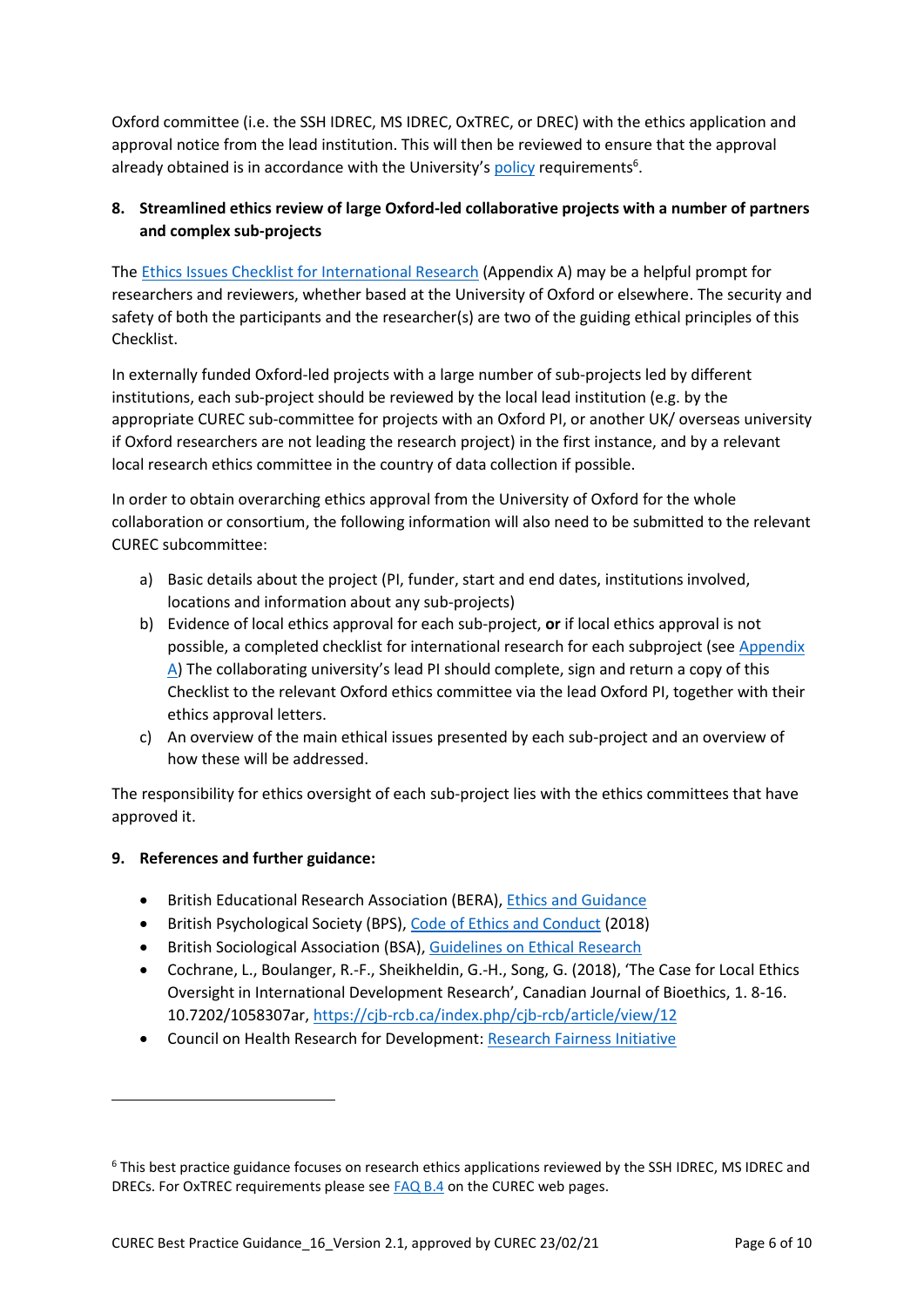- [CUREC Best Practice Guidance documents, including on elite and expert research, research](https://researchsupport.admin.ox.ac.uk/governance/ethics/resources/bpg)  [data management and researcher safety](https://researchsupport.admin.ox.ac.uk/governance/ethics/resources/bpg)
- Economic and Social Research Council (ESRC), [Framework for Research Ethics](https://esrc.ukri.org/funding/guidance-for-applicants/research-ethics) (2016)
- Gearon, L. and Parsons, S. Major (2018) 'Research Ethics in the Securitised University', Journal of Academic Ethics, DOI: 10.1007/s10805-018-9317-2, <https://link.springer.com/article/10.1007/s10805-018-9317-2>
- [Global Code of Conduct for Research in Resource-Poor Settings](http://www.globalcodeofconduct.org/)
- Song, G. (2018). Guyana, 'How Do You Know Where to Get the Information You Need? Determining Ethics Approval Requirements in a Developing Country', Canadian Journal of Bioethics/ Revue canadienne de bioéthique, 1 (1), 17–20. <https://doi.org/10.7202/1058308ar>
- The Social Sciences Divisi[on's guidance on research fieldwork](https://www.socsci.ox.ac.uk/research-fieldwork).
- Stefanoudis, P. & al., (2021). Turning the tide of parachute science. Current Biology, 31(4), 184-185.<https://doi.org/10.1016/j.cub.2021.01.029>
- U.S. Department of Health & Human Services, Office for Human Research Protections, [International Compilation of Human Research Standards](https://www.hhs.gov/ohrp/international/compilation-human-research-standards/index.html)
- Universities UK, [The Concordat to Support Research Integrity](https://www.universitiesuk.ac.uk/policy-and-analysis/reports/Documents/2019/the-concordat-to-support-research-integrity.pdf)
- University of California, Berkeley, Committee for Protection of Human Subjects (CPHS), [International Research Checklist](https://cphs.berkeley.edu/international_research_checklist.pdf)
- University of California, Berkeley, Human Research Protection Program, Human Subjects [Research in an International Setting](https://cphs.berkeley.edu/international.html)
- University of Oxford, [GDPR checklist and guidance](https://researchsupport.admin.ox.ac.uk/policy/data/checklist)
- University of Oxford[, Information Security website](https://www.infosec.ox.ac.uk/)
- Williams, C., Doing International Research: Global and Local Methods, Sage Publications (2015), [http://methods.sagepub.com/book/doing-international-research-global-and-local](http://methods.sagepub.com/book/doing-international-research-global-and-local-methods)[methods](http://methods.sagepub.com/book/doing-international-research-global-and-local-methods)
- Woodall, L. C., Talma, S., Stefanoudis, P., & al., (2021). Co-development, co-production and co-dissemination of scientific research: a case study to demonstrate mutual benefits. Biology Letters, 17(4). <https://doi.org/10.1098/rsbl.2020.0699>
- World Medical Association: Declaration of Helsinki[, Ethical Principles for Medical Research](https://www.wma.net/policies-post/wma-declaration-of-helsinki-ethical-principles-for-medical-research-involving-human-subjects)  [Involving Human Subjects](https://www.wma.net/policies-post/wma-declaration-of-helsinki-ethical-principles-for-medical-research-involving-human-subjects)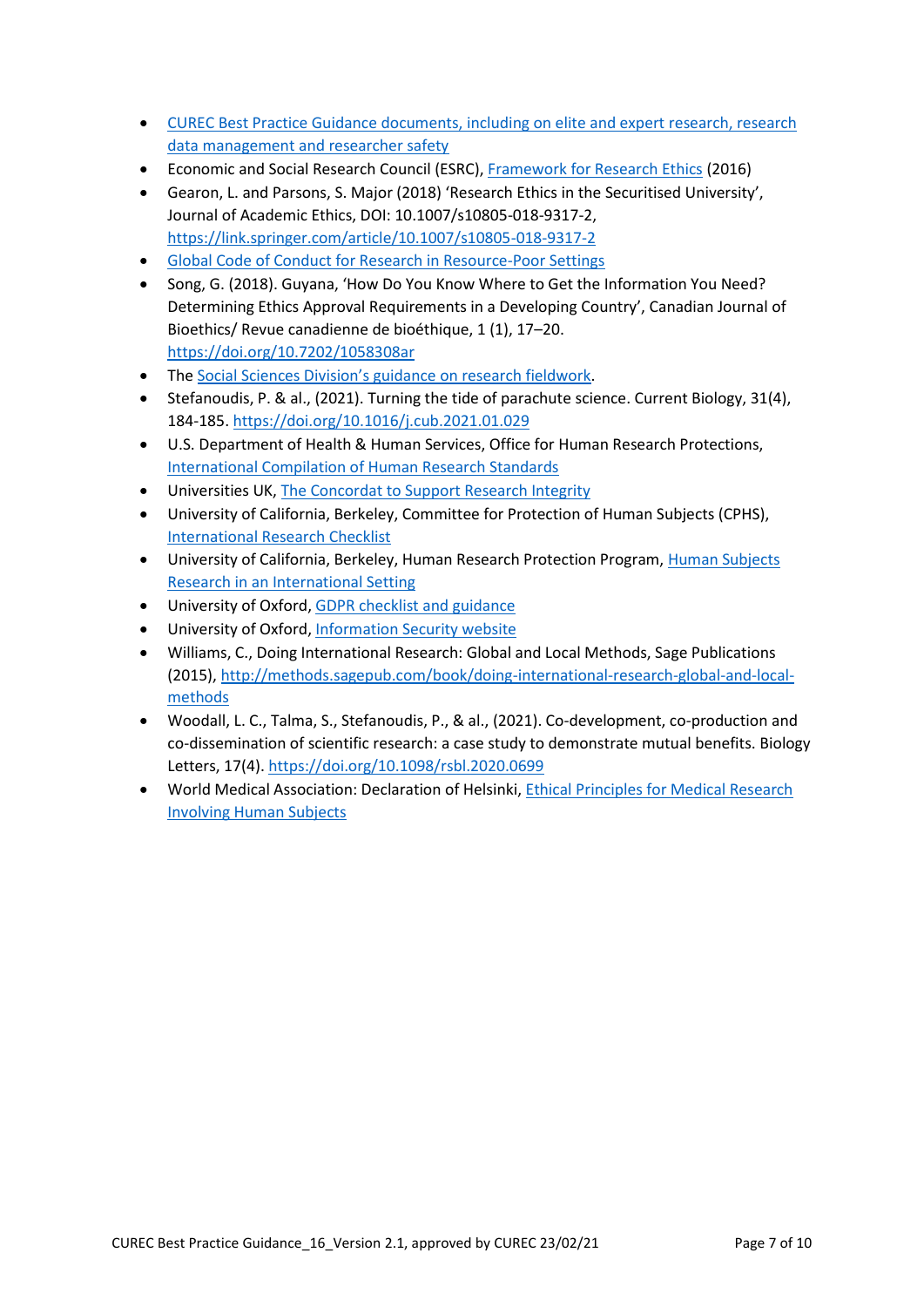#### <span id="page-7-0"></span>**10. APPENDIX A: Ethics issues checklist for research conducted outside the UK**<sup>7</sup>

The University of Oxford's Central University Research Ethics Committee (CUREC) is responsible for implementing the University's policy on research involving human participants and personal data. Important topics for the review of human participant and personal data research conducted in international settings are listed below.

The checklist is expected for large Oxford-led collaborative projects where local ethics approval is not possible, to ensure that the PI/ researcher has given adequate consideration to address possible areas of concern in the local research context (see **[section 8](#page-5-0)** above). The University of Oxford Interdivisional Research Ethics Committee may ask to receive annual ethics monitoring reports as an alternative to reviewing the detail of the sub-projects.

In all other cases, including when planning research within the UK, it is not formally expected but may be a useful prompt of potential ethical issues to consider when completing the application form.

| Have you considered and addressed the following within your ethics<br>application? |                                                                                                                                                               | <b>YES</b> | <b>NO</b> | N/A |
|------------------------------------------------------------------------------------|---------------------------------------------------------------------------------------------------------------------------------------------------------------|------------|-----------|-----|
| <b>Cultural considerations</b>                                                     |                                                                                                                                                               |            |           |     |
| 1.                                                                                 | Differences in cultural and societal norms and practices                                                                                                      |            |           |     |
| 2.                                                                                 | Communication, including using local language(s)                                                                                                              |            |           |     |
| 3.                                                                                 | Local contact information for persons who can answer research-related<br>questions, including local emergency contact information and participants'<br>rights |            |           |     |
| 4.                                                                                 | Whether local ethics structures of oversight have been found and consulted                                                                                    |            |           |     |
| 5.                                                                                 | The need for local permissions to conduct the research                                                                                                        |            |           |     |
| 6.                                                                                 | Political risks that your department/ university should be aware of before the<br>research begins                                                             |            |           |     |
| <b>Benefits and risks</b>                                                          |                                                                                                                                                               |            |           |     |
| 7.                                                                                 | Relevance and benefits of the research to the area and to the participants,<br>including once the project has ended                                           |            |           |     |
| 8.                                                                                 | Awareness of differences in understanding what counts as a benefit                                                                                            |            |           |     |
| 9.                                                                                 | Local legal rights of the population/ potential legal issues or risks caused by<br>the research                                                               |            |           |     |

This checklist does not replace the CUREC 1/ 1A or CUREC 2 ethics application forms.

1

<sup>&</sup>lt;sup>7</sup> Based on guidelines produced by th[e University of California,](https://cphs.berkeley.edu/international_research_checklist.pdf) Berkeley, and excerpts from WHO/EMRO/ERC guidance. (University of California, Berkeley, Committee for Protection of Human Subjects (CPHS), International Research Checklist, [https://cphs.berkeley.edu/international\\_research\\_checklist.pdf](https://cphs.berkeley.edu/international_research_checklist.pdf) and World Health Organization, Research Ethics Review Committee (ERC), [guidelines on submitting research proposals for](https://www.who.int/ethics/review-committee/guidelines/en)  [ethics review.](https://www.who.int/ethics/review-committee/guidelines/en)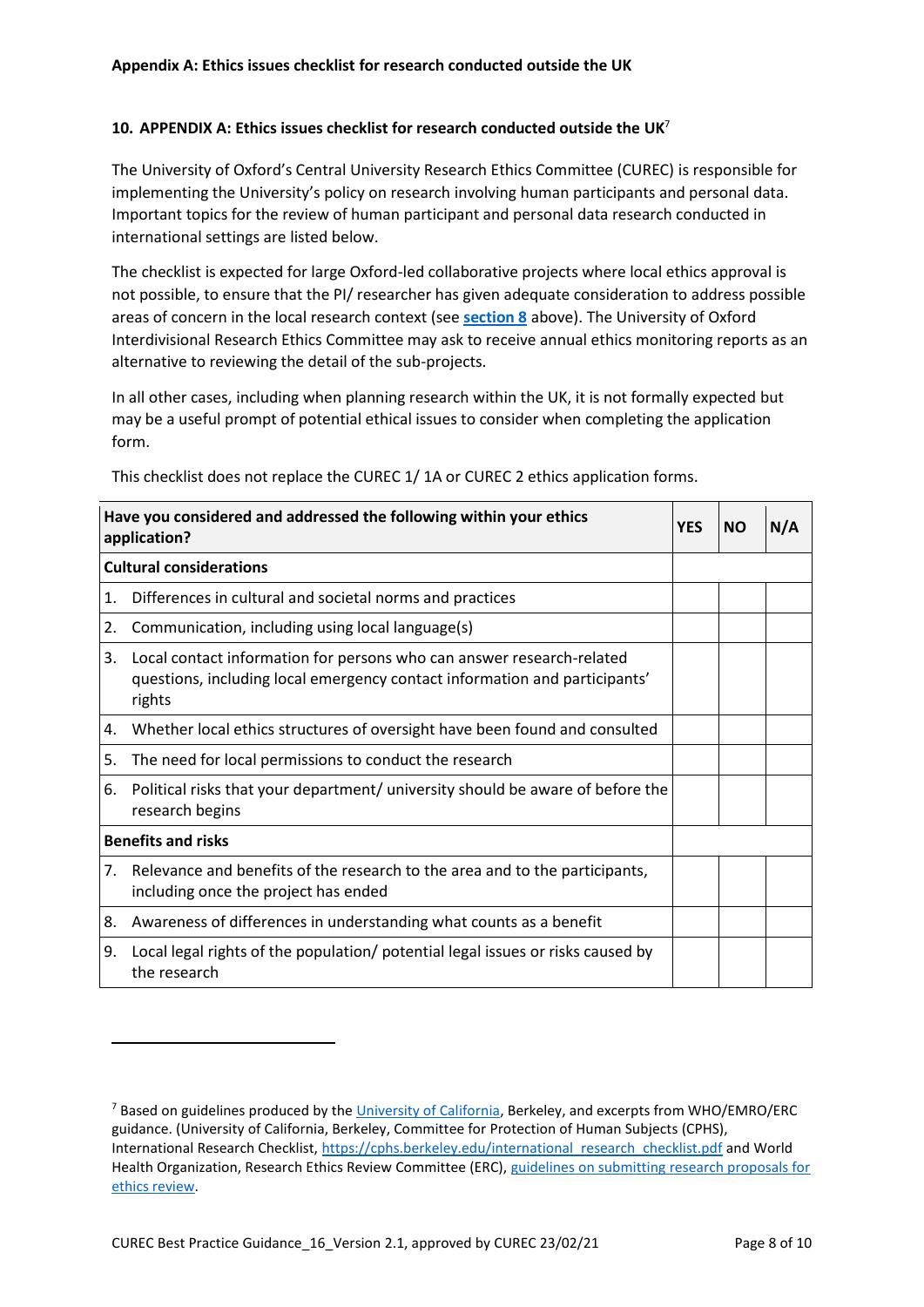| Have you considered and addressed the following within your ethics<br>application?                                                                                                                 |  | ΝO | N/A |
|----------------------------------------------------------------------------------------------------------------------------------------------------------------------------------------------------|--|----|-----|
| 10. Provisions for counselling research participants prior, during and/ or after<br>the research                                                                                                   |  |    |     |
| 11. Whether the research is likely to generate suspicion or adverse interest from<br>local officials/ government, local security agencies, and/ or any other part of<br>the community              |  |    |     |
| 12. Possibility of involving local people in the design, conduct or monitoring of<br>the research                                                                                                  |  |    |     |
| 13. Provisions for safety monitoring                                                                                                                                                               |  |    |     |
| 14. Provisions for data monitoring                                                                                                                                                                 |  |    |     |
| 15. Provisions for providing support or counselling to researchers and others<br>involved in conducting the research prior, during and/ or after the research                                      |  |    |     |
| 16. Whether departmental/ University travel insurance has been gained and a<br>risk assessment completed (and, for non-Oxford fieldworkers, whether local<br>fieldworkers will be locally insured) |  |    |     |
| <b>Power dynamics</b>                                                                                                                                                                              |  |    |     |
| 17. Unequal relationships between researcher and participants                                                                                                                                      |  |    |     |
| 18. Additional measures for participants at risk                                                                                                                                                   |  |    |     |
| 19. The scope for equitable collaboration between UK and local researchers                                                                                                                         |  |    |     |
| 20. Provisions to ensure that participants are not being exploited (avoiding<br>'extractive research')                                                                                             |  |    |     |
| 21. Economic prosperity of the area                                                                                                                                                                |  |    |     |
| 22. Conflicts of interest (real and perceived)                                                                                                                                                     |  |    |     |
| 23. Influence of local officials/ government on the population                                                                                                                                     |  |    |     |
| <b>Consent process</b>                                                                                                                                                                             |  |    |     |
| 24. Whether all participants will be able to give voluntary, fully informed<br>consent.                                                                                                            |  |    |     |
| 25. Participants' literacy                                                                                                                                                                         |  |    |     |
| 26. Whether documents/ scripts are written in lay language, tailored to the<br>participants                                                                                                        |  |    |     |
| 27. A suitable approach to obtaining and recording participants' consent                                                                                                                           |  |    |     |
| 28. Differences in the role and status of women/ other participant groups in<br>society/ gender issues                                                                                             |  |    |     |
| 29. Differences in the role of family and community in the consent process                                                                                                                         |  |    |     |
| 30. How complaints will be reported and to whom                                                                                                                                                    |  |    |     |
| Projects involving multiple sites                                                                                                                                                                  |  |    |     |
| 31. The nature of the involvement of each participating/ collaborating site                                                                                                                        |  |    |     |